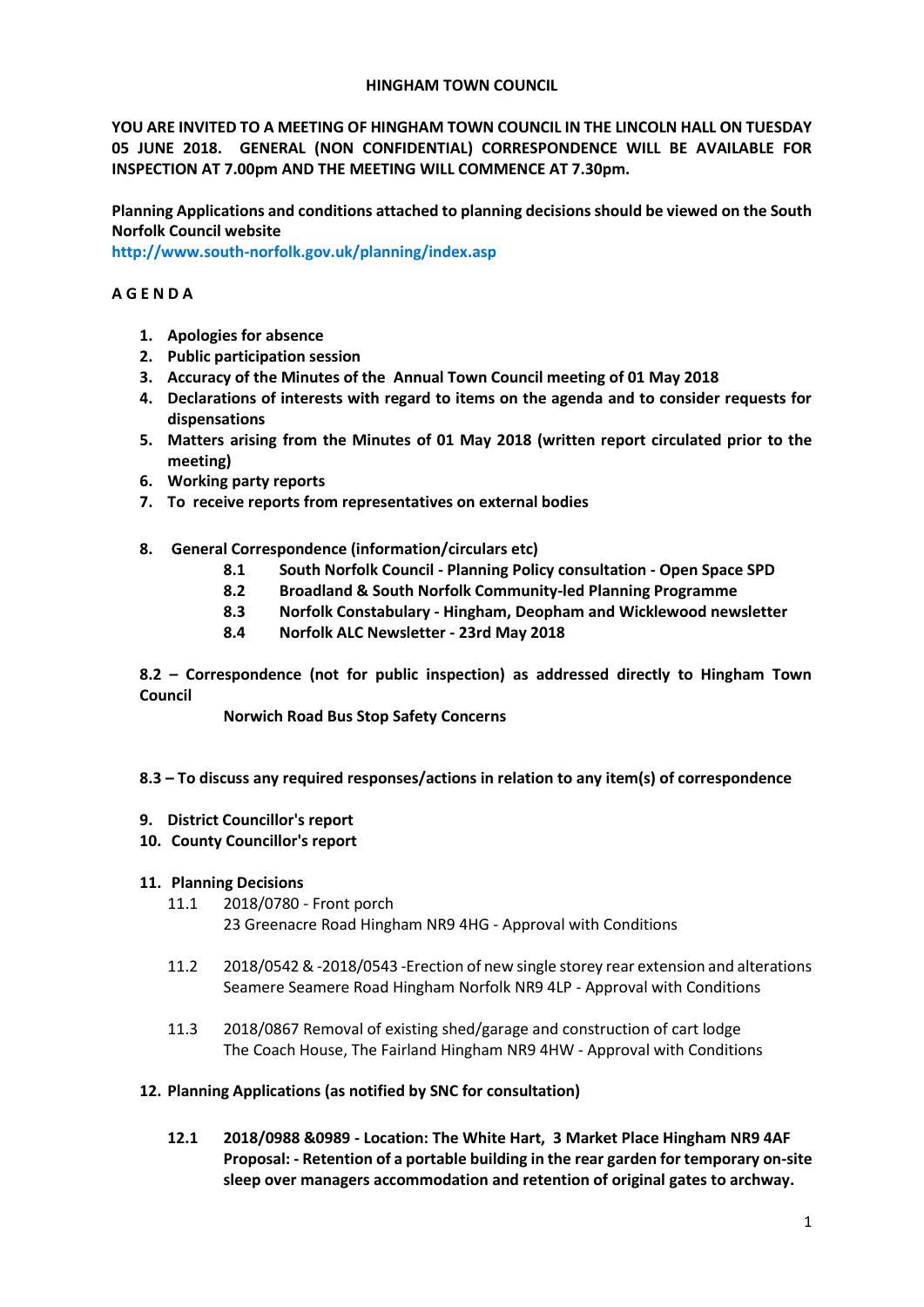- **12.2 2018/1017 - Location: Poultry Sheds East Of Ivy House Victoria Lane Deopham Norfolk Proposal: - Demolition of existing poultry buildings and erection of replacement poultry buildings, egg packing building, hard-standings and drainage attenuation pond.**
- **12.3 2018/1025 - Location: The Barn, White Lodge Farm, Hardingham Road Hingham Norfolk NR9 4LY Proposal: - Proposed revisions to alteration and extension of Planning Consent reference: app/L2630/D/17/3187436**
- **12.4 2018/1028 - Location: 6 Oak Lane Hingham Norfolk NR9 4JY Proposal: - Single storey side wet room extension.**

*(other applications where the Town Council is not a consultee) ……*

- **13. To receive the Internal Auditors report for 2017/18**
- **14. To approve the Annual Governance Statement for the annual return 2017/18**
- **15. To approve the Accounting Statement for the annual return 2017/18**
- **16. To receive the updated Hingham Town Council Code of Conduct**
- **17. To finalise the review Standing Orders – with reference to the (changes introduced in the) Model Standing Orders published by NALC (2018)**
- **18. To consider the request from a resident to place a memorial bench in the cemetery**
- **19. Proposal to write to the Post Office, to make enquiries regarding their proposals for the future provision of a Post Office service in Hingham**
- **20. Proposal to hold an Open Evening event again this year, suggested date 16 October 2018**
- **21. Dog Waste Bins (to discuss the following in tandem)**
	- **21.1 To receive an update of the use of dog waste bins**
	- **21.2 To consider the proposal to purchase new (larger capacity) dog waste bins to replace the metal dog waste bins**
	- **21.3 To consider the proposal to place a second dog waste bin at the Sports Centre**
	- **21.4 To consider the proposal to take up the discounted once weekly emptying of the dog waste bins by South Norfolk Council**

#### **FINANCE**

- **22. To finalise the review the Financial Regulations**
- **23. To confirm a date for the next meeting of the Finance Committee, suggested date 17 July 2018**